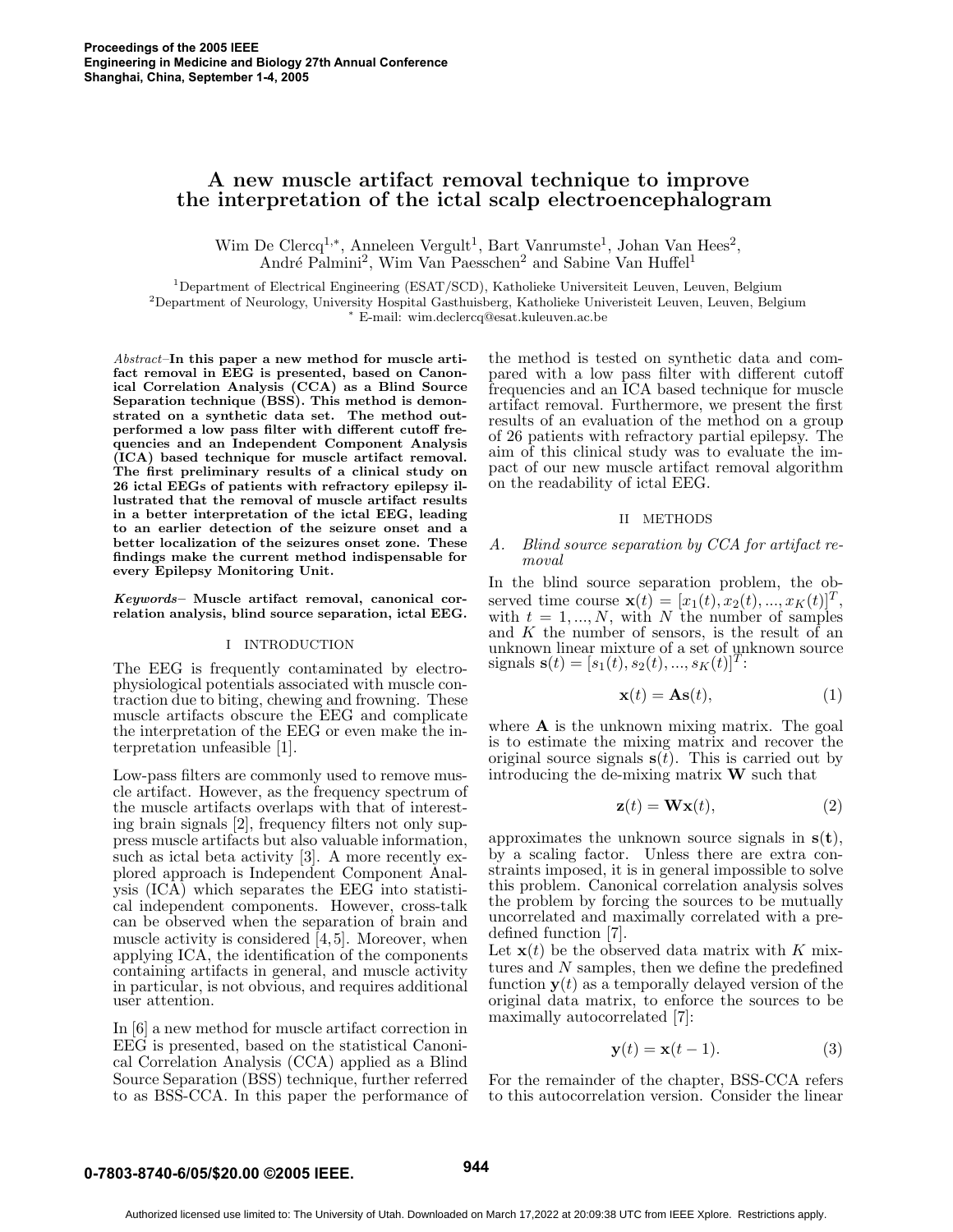combinations of the components in **x** and **y**:

$$
x = w_{x_1}x_1 + \dots + w_{x_K}x_K = \mathbf{w_x}^{\mathbf{T}}\mathbf{x},
$$
  
\n
$$
y = w_{y_1}y_1 + \dots + w_{y_K}y_K = \mathbf{w_y}^{\mathbf{T}}\mathbf{y},
$$
\n(4)

CCA finds the vectors  $\mathbf{w}_\mathbf{x} = [\mathbf{w}_{\mathbf{x}_1}, ..., \mathbf{w}_{\mathbf{x}_K}]^{\mathrm{T}}$  and  $\mathbf{w}_y = [\mathbf{w}_{y_1}, ..., \mathbf{w}_{y_K}]^{\mathrm{T}}$  that maximize the correlation  $\rho$  between x and y by solving the following maximization problem:

$$
\max_{\mathbf{w_x}, \mathbf{w_y}} \rho(x, y) = \frac{E[xy]}{\sqrt{E[x^2]E[y^2]}} \tag{5}
$$

The canonical correlations  $\rho$ , which are in the BSS-CCA case equal to the autocorrelations of the sources, are given by the cosines of the principal angles between the row spaces of  $x^T$  and  $y^T$  [8]. The canonical variates  $x^T$  and  $y^T$  correspond to the principal directions in the corresponding row space of  $\mathbf{x}^T$  and  $\mathbf{y}^T$ . Let  $\mathbf{x}^T = \mathbf{Q}_\mathbf{x} \mathbf{R}_\mathbf{x}$  and  $\mathbf{y}^T = \mathbf{Q}_\mathbf{y} \mathbf{R}_\mathbf{y}$  be the QR decompositions of **x<sup>T</sup>** and **yT**, respectively. The canonical correlations and canonical variates can then be obtained from the SVD of  $Q_x^T Q_y$  as follows [8]:

$$
\mathbf{Q_x}^{\mathbf{T}} \mathbf{Q_y} = \mathbf{E} \mathbf{C} \mathbf{F}^{\mathbf{T}}.
$$
 (6)

The autocorrelations  $\rho$  are given by the diagonal elements of **C**. The columns of  $z^T = Q_x E$  give the canonical variates of **xT**, corresponding to the estimates of the sources  $\mathbf{s}_i(t)$ . The columns of  $\mathbf{z}^T$  are ordered by decreasing autocorrelation.

When BSS-CCA is applied to the EEG and the sources, or components, contributing to the EEG are derived, the muscle artifact can be removed by setting the columns representing the activations of the artifactual sources equal to zero in the reconstruction  $\mathbf{x}_{clean}(t)$ :

$$
\mathbf{x}_{clean}(t) = \mathbf{A}_{clean}\mathbf{z}(t),\tag{7}
$$

with  $z(t)$  the sources obtained by BSS-CCA, and **A**clean the mixing matrix with the columns representing activations of the muscle artifactual sources, set to zero. We observed that the muscle artifact components are well distinguished from the components related to the brain activity [6]. Moreover, we observed that the muscle activity is present in the lowest components in the CCA decomposition. These observations were exploited to establish a semi-automatical removal of muscle artifacts [6, 9]. CCA components are gradually removed from bottom upwards based on the ordering of the components.

#### III SIMULATION STUDY

The aim of the simulation study was to evaluate the performance of the proposed method in removing muscle artifacts. Several simulations with different signal-to-noise ratios were performed.

# *A. Brain activity*

An EEG epoch of 10 s containing mainly delta (0.5−4Hz) activity was selected as underlying brain signal. In the selected EEG no muscle artifact was present according to the visual inspection of an experienced neurophysiologist. The data was collected from 21 scalp electrodes placed according to the International  $10-20$  System [10] with additional electrodes T1 and T2 on the temporal region. The sampling frequency was 250 Hz and an average reference was used. The EEG epoch was stored in a 21-by-2500 dimensional matrix **B**.

# *B. Muscle activity*

To obtain only muscle activity, necessary for the simulation study, it is not sufficient to select muscle artifacts in the EEG as these events will not only contain muscle activity but also activity from the brain. To remove the EEG activity we used ICA (SOBI) [11] to decompose these events. Note that for a large number of events, which we visually inspected, no clear separation was established. For those events where a clear separation between muscle and brain activity was obtained, we selected a component that accounted for muscle artifact together with the corresponding field distribution. This procedure was repeated for three different 10 s EEG epochs recordings from three different subjects. The resulting average referenced signal containing all three independent muscle activities was stored in a 21-by-2500 dimensional matrix **M**.

#### *C. Data and measures to test the performance*

In the simulation study the average referenced muscle artifact signal **M** was superimposed on the average referenced signal **B** containing only brain activity:

$$
\mathbf{X}(\lambda) = \mathbf{B} + \lambda \cdot \mathbf{M},\tag{8}
$$

with  $\lambda$  representing the contribution of muscle activity. The Root Mean Squared (RMS) value of the brain signal is then equal to

$$
RMS(\mathbf{B}) = \sqrt{\frac{1}{K \cdot N} \sum_{k=1}^{K} \sum_{n=1}^{N} \mathbf{B}^2(k, n)},
$$
(9)

with N equal to the number of time samples and  $K$  equal to the number of EEG channels. An important measure is the Signal-to-Noise Ratio (SNR) which is defined as follows,

$$
SNR = \frac{RMS(\mathbf{B})}{RMS(\lambda \cdot \mathbf{M})}.
$$
 (10)

Changing the  $\lambda$  parameter alters the signal-to-noise ratio of the simulated signal. Several simulations with different signal-to-noise ratios were performed.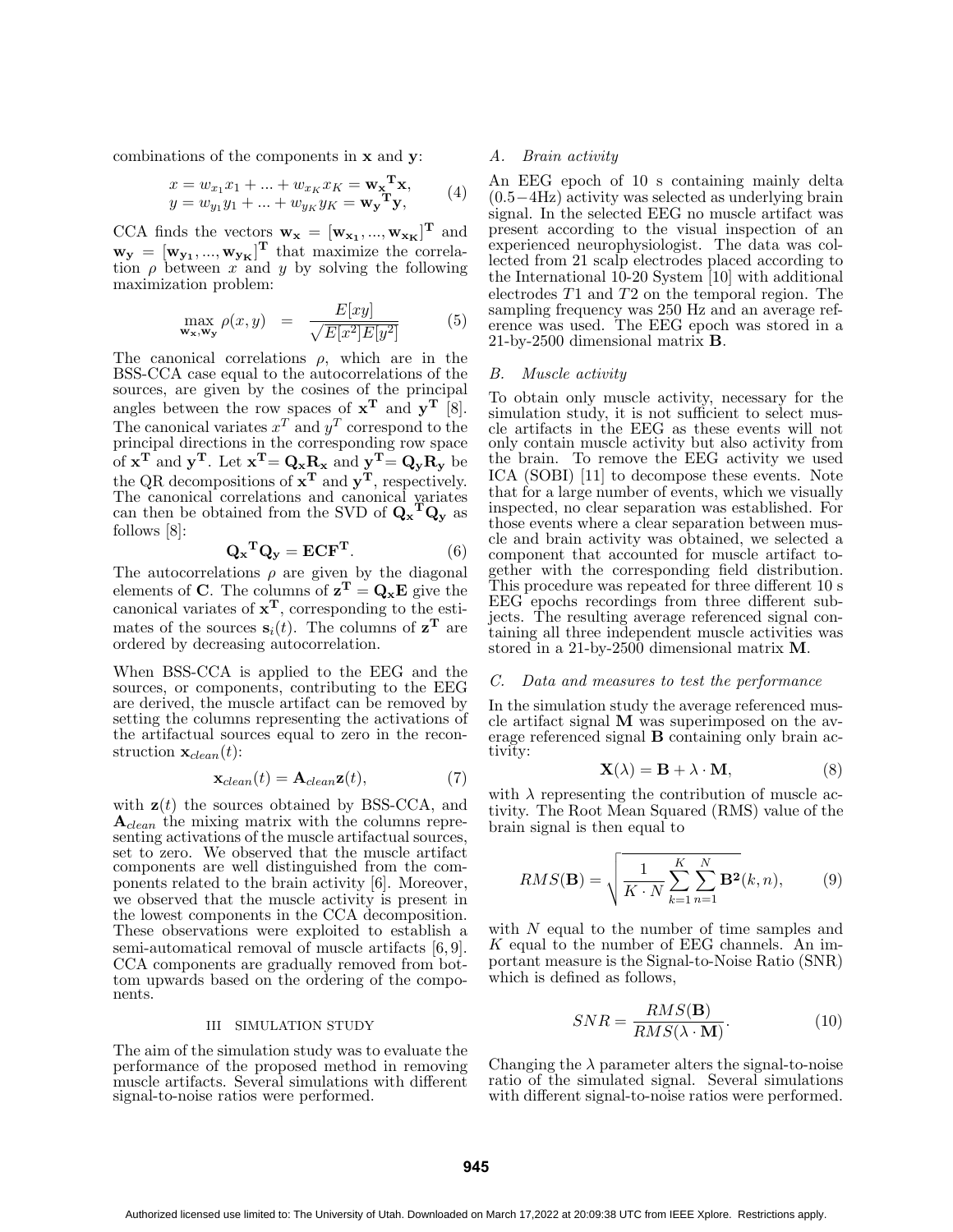The performance is expressed in terms of the Relative Root Mean Squared Error (RRMSE):

$$
RRMSE = \frac{RMS(\mathbf{B} - \hat{\mathbf{B}})}{RMS(\mathbf{B})},\tag{11}
$$

where  $\hat{\mathbf{B}}$  is the signal after muscle artifact removal.

#### *D. Methods for comparison*

For comparison, the proposed technique for muscle artifact removal is compared with other commonly used techniques for this purpose:

- Low pass filter: a low pass butterworth filter of order 8 was used with four different cutoff frequencies equal to 10Hz, 15Hz, 20Hz and 30Hz.
- ICA: as it is not in the scope of this paper to compare all different ICA algorithms, we limited ourself to the Joint Approximate Diagonalization of Eigen-matrices (JADE) algorithm [12]. This ICA algorithm was previously used in a study for eye and muscle artifact removal in ictal scalp EEG recordings [5]. The muscle artifact was removed as follows. The ICA components were calculated by using the JADE algorithm. The selection of the components accounting for the muscle artifact was based on visual inspection and the signal was reconstructed, excluding the components related to the artifact.

#### *E. Results of simulation study*

The RRMSE as a function of signal-to-noise ratio on the for different artifact removal techniques (BSS-CCA, ICA(JADE) and the low pass filter with cutoff frequency at 10Hz, 15Hz, 20Hz and 30Hz) is shown in Fig. 1. Compared to the low pass filters, the performance of ICA was better for almost all signal-to-noise ratios. The BSS-CCA method outperformed all methods for all SNRs.

#### IV METHOD APPLIED TO ICTAL EEG RECORDINGS

# *A. Materials*

One ictal EEG of 26 patients with refractory partial epilepsy and an ictal onset zone that was welldefined during a presurgical evaluation, were processed with the muscle artifact removal technique. The artifact-free recordings were compared with the band pass (0.3-35 Hz) filtered original EEGs by an unblinded neurologist.

# *B. Results*

In 24 of 26 cases (92%) muscle artifact contaminated the ictal EEGs significantly. In all 24 cases the ictal EEG was easier to interpret after the muscle artifact was removed. In 11 out of 24



Figure 1. The RRMSE as a function of SNR.

cases (42%) the interpretation of the ictal EEG improved in a clinically significant way; a more precise overview of the improvements is given below. The time of ictal onset on EEG was detected earlier in 9 out of 26 cases (35%), the onset of the seizure was better localized in 7 out of 26 (27%) and the ictal-pattern of the onset was located in a higher frequency range for 8 out of 26 cases (31%). Furthermore, we observed localized ictal-onset beta activity only after removal of muscle artifact in 5 patients (19%). Worell et al. (2002) have shown that focal ictal beta discharges localize the ictal onset zone accurately and are highly predictive of excellent postsurgical outcome [3]. The muscle artifact removal technique did not degrade the EEG signal in any of the patients. The results are summarized in Table 1.

Fig. 2 shows an ictal EEG epoch of one of the 11 cases for which the muscle artifact removal method improved the interpretation. In Fig. 2 (a) the band pass (0.3-35 Hz) and notch (50 Hz) filtered EEG epoch is shown. Fig. 2 (b) shows the resulting ictal EEG epoch after muscle artifact removal by BSS-CCA. Notice that the muscle artifact was removed completely, while preserving the sharp quality ictal activity on the T6 and O2 electrodes. The ictal onset, which was masked by muscle artifact activity, becomes visible in the BSS-CCA processed ictal EEG recording.

Table 1. Preliminary results of the clinical study.

| Muscle artifact contamination           | 24/26(92%)     |
|-----------------------------------------|----------------|
| Easier interpretation                   | 24/24 (100%)   |
| Improved interpretation                 | $11/24$ (42%)  |
| Earlier detection of ictal-onset in EEG | $9/26$ (35%)   |
| Better localization of onset            | $7/26$ $(27%)$ |
| Onset pattern of higher frequency       | $8/26$ (31%)   |
| Localized onset beta activity only      |                |
| after removal of muscle artifact        | $5/26$ (19%)   |
| Degradation of EEG by the method        | 0/26(0%)       |